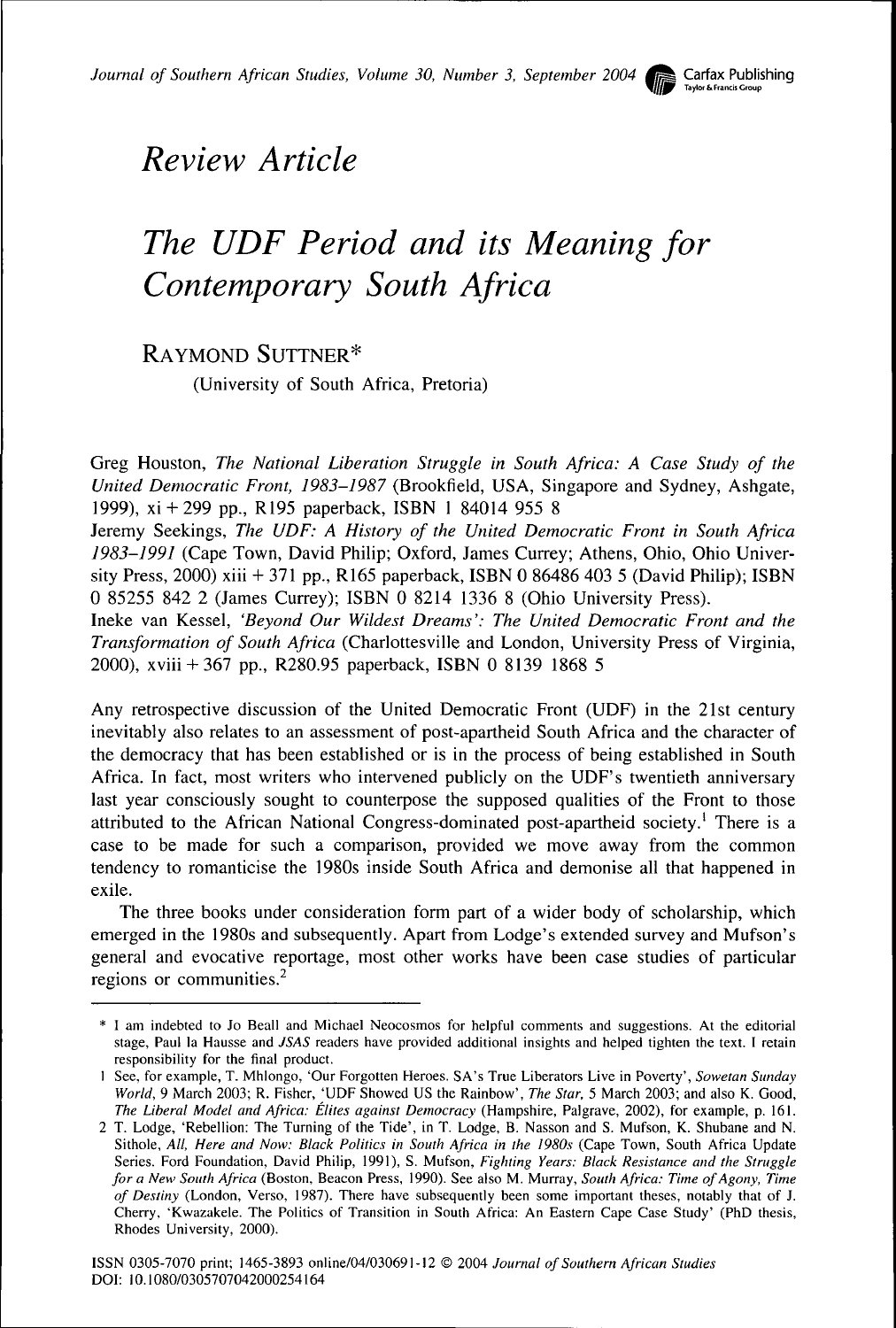Of the three, Seekings's is the most thorough examination of the UDF, but it focuses primarily on the national level, and on institutional structures, mainly at a leadership level. It does not attempt much in the way of theorisation, although several of its evaluations are obviously based on theoretical assumptions. Given its tendency to focus on the top, however, Seekings's study tends to lose something of the flavour of activities at the level where most UDF activity occurred. Indeed, since the UDF, in practice, was operating simultaneously at both of these levels and especially in times of repression, much more at the local than at the national level; there is an artificiality to an enquiry that separates and excludes serious consideration of the local. It also leads to an over-emphasis on the significance of the character, social background and influence of individuals in the national leadership, and a failure to appreciate the inventiveness of affiliates.

Van Kessel, in contrast, presents three case studies - the UDF youth structures in the Northern Transvaal, the Kagiso civic organisation on the West Rand, and the *Grassroots* newspaper in Cape Town. This approach has the value of showing the diversity of affiliates and the complexity of the problems that arose in organising and unifying the Front. Many of the issues that arise in Van Kessel's work - questions of identity, the intersection of belief systems and generational conflicts – were largely neglected in earlier studies and certainly by the UDF itself.

The only one of these three studies that attempts to treat the UDF at a theoretical level is that of Houston, although the theorisation is enunciated before the evidence and the effort to link the two is not particularly convincing. He argues that the activities of the UDF fulfilled what he terms 'Leninist/Gramscian' perspectives. The equation of the two perspectives is itself problematic, but the use of this overarching notion at the outset tends to obscure some of the agency of people on the ground. Grassroots activities did sometimes conform to particular conceptions of either or both Gramsci and Lenin but were more often manifestations of creativity which do not easily fit into their theoretical paradigms, contested as these often are.

While Houston correctly shows that the 1980s evinced elements of Gramsci's 'war of position', this coexisted with an insurrectionary position  $-$  a 'war of movement', which does not always seem to feature in his theorisation. Also, there is a puzzling suggestion that the UDF became a political party  $(p. 3)$  – and more than this, that it was transformed into a 'vanguard party'. Houston notes how state repression and counter-mobilisation led to the 'destruction of local affiliates', which in turn forced many UDF activists underground. These changes, he argues, brought to an end the period of resistance which corresponded to the Leninist/Gramscian model of revolutionary strategy and tactics. Instead, the UDF became a Leninist vanguard party, with its affiliate membership operating largely underground (p. 7).

This is hardly credible when measured against the evidence and the actual writings of Lenin and Gramsci. If a vanguard party were formed, that surely would have been compatible with Leninist approaches, although the existence of a vanguard could not have encompassed the sprawling and variegated UDF as a whole. Nevertheless, the suggestion that the UDF was transformed in this way is not substantiated through the data presented. Who comprised the vanguard and what did such a vanguard party do? How did it relate to the African National Congress (ANC) and the South African Communist Party (SACP) underground, and insofar as these organisations played a 'vanguard' role, how did they coexist with another vanguard party? None of this is adequately explored by Houston.

The Seekings book, while much stronger in terms of substantiating conclusions, also suffers from the superimposition of categories, in this case 'either/or categories'. These include a supposed tension between those who favoured 'organisation' as opposed to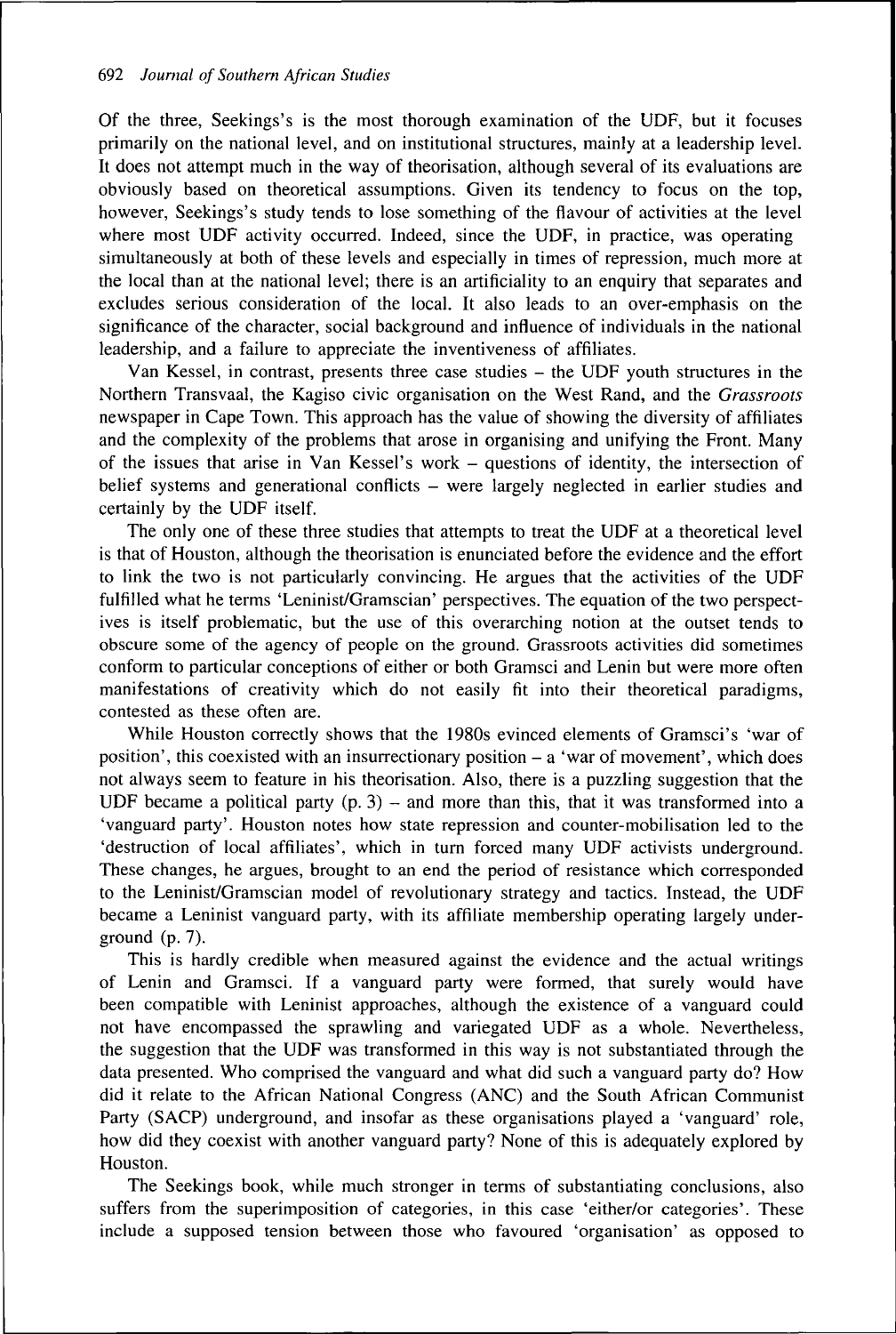'confrontation' or 'insurrection' (pp. 6-7). My own understanding, in contrast, is that many UDF people favoured both approaches. One could not exclude the possibility of insurrection. But it is a misplaced counterposition because one could not successfully confront a repressive government without organisation.

Likewise, Seekings continually speaks of a tension over a discourse of rights versus a discourse of liberation, with one or the other being dominant amongst different sectors of the Front and within the Front as a whole at different times (p. 7). But wasn't the struggle for liberation a precondition for the realisation of rights? The struggle for liberation brought democracy for the first time. There is a complementarity rather than a contradiction between liberation and rights, which is not to suggest that the consonance is inevitably sustained.

Seekings argues this distinction mainly in relation to the different responses of UDF affiliates in the African areas (favouring liberation) and the minority areas (favouring rights). I am willing to concede that this may be one of the clues as to why Coloured and Indian people appeared (or mistakenly appeared to UDF activists) to favour the UDF during the 1980s, but ended up voting for the National Party (now the New National Party or NNP). Did this relate to their previously enjoying more rights than Africans and a fear that liberation would mean rights for Africans at their expense? Seekings's insightful raising of the rights/liberation distinction clearly deserves further discussion.

Seekings also speaks of a contradiction between those seeking confrontation and those emphasising broad alliances. Might it not, however, be argued that when the UDF felt strong enough to confront the state it was the very breadth of its alliances that made this viable?

In Van Kessel's account, the UDF comes alive, for it was through the disparate experiences in affiliates that the people lived the UDF. Moreover, as her accounts show, the UDF experience often turned out quite differently from the hopes and expectations of strategists in Lusaka or at the Johannesburg UDF headquarters. In all three of her case studies. Van Kessel is at pains to stress the salience of generational conflicts and tensions. There is also an awareness of the intersection of different belief systems (see, for example, pp. 120-121 and p. 132). These were crucial issues that were not given thorough attention by the UDF or the ANC at the time. There is still a failure to acknowledge the 'baggage' people brought with them when they entered political organisations, and it is a mistake to treat joining a liberation movement as a form of reincarnation, where all of one's previous life is no longer of significance.<sup>3</sup>

Both Seekings and Van Kessel refer to divisions within the UDF concerning an alleged Indian-dominated 'cabal', variously said to control resources and impose decisions on structures. Seekings provides some sociological evidence as to why the Indian Congress was dominant in Natal in the early years of the Front. One would have wanted to see this analysis developed further. Instead, both books leave this question at the level of unsubstantiated gossip. There could have been further exploration of conditions under which these allegations emerged and the extent to which they might have refiected ideological differences. Is the allegation of control sustainable? Was it possible for any one group or 'cabal' to exercise such control? Perhaps the allegations tended to come from more 'Africanist' elements and, if so, the precise meaning of that political orientation requires analysis. One also needs to investigate the ideological leanings of those alleged to be part of the 'cabal'. It may be that many of these were left leaning or Marxists. If so, what significance did that

<sup>3</sup> See, for example, B. Turok, *Nothing But The Truth* (Jeppestown, Jonathan Ball, 2003), Chapter 1, and discussion in R. Suttner 'Being a Revolutionary: Reincarnation or Carrying Over Previous Identities? A Review Article', *Social Identities,* 10 (2004), pp. 415-431.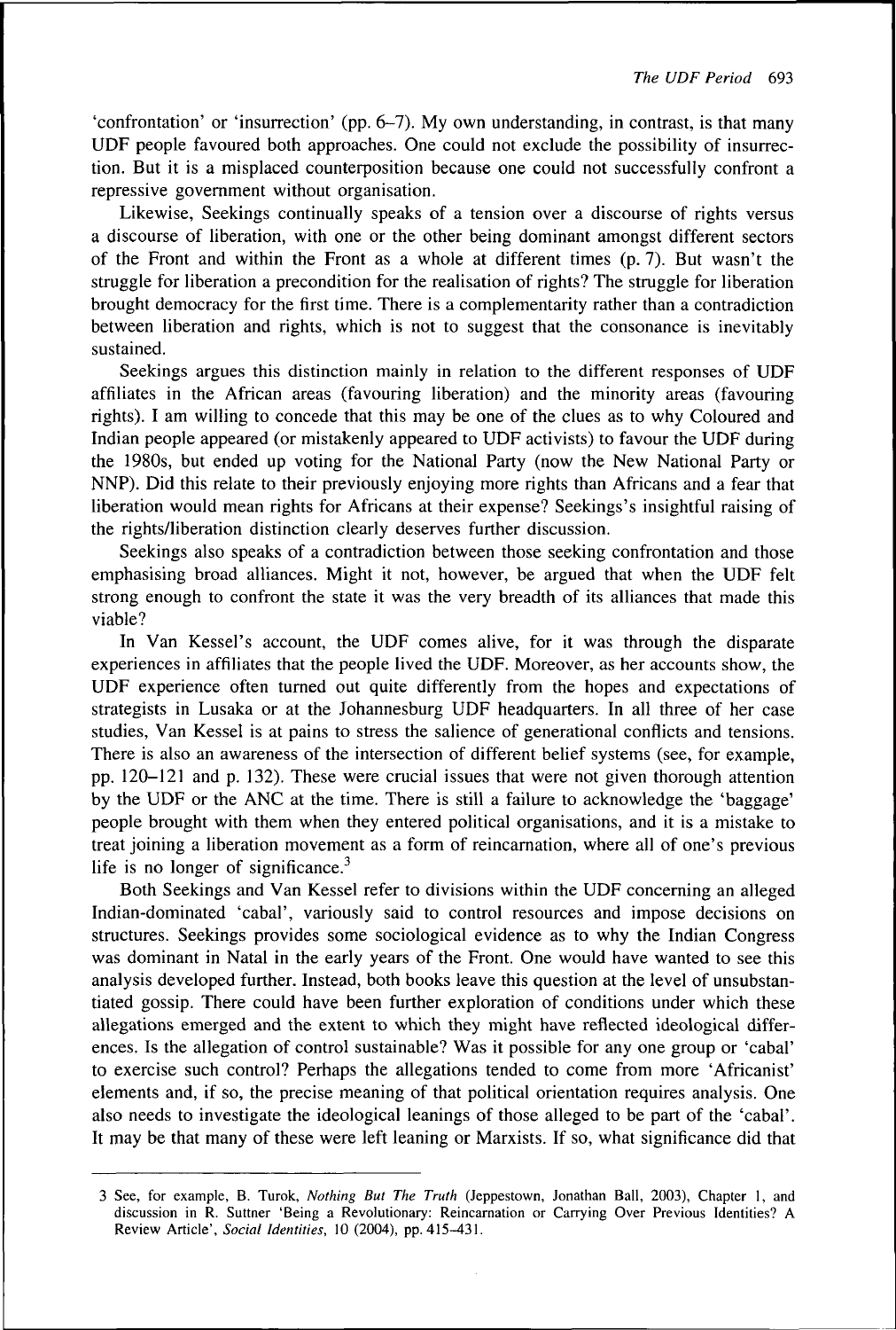have, in particular, for strategies pursued by the Front? Finally, the treatment would have been strengthened had the allegations been located in the underground conditions of the time when normal processes of consultation could not take place.

#### The UDF and Continuing Hegemonic Struggles

The emergence of the UDF as a powerful umbrella body of organisations was itself a product of struggles that saw the 'Congress-aligned' organisations achieve dominance over those aligned to the Black Consciousness Movement (BCM). This was a complex process, but by the early 1980s the organisational presence of the BCM was restricted to a handful of small organisations (as opposed to its broader cultural and ideological influence within the ANC and other organisations that remains to this day).

This dominance of the Congress tradition, manifested in the UDF and its afflliates, is partly explained in Seekings's discussion in Chapter Two of his book. Much of the existing resistance historiography treats the ANC as dead after Rivonia.'\* In fact, many ANC people were not arrested in that period and others were periodically released from prison. Many of them set about establishing underground structures.' The absence of acknowledgement of this factor in most of the existing studies has led the pre-1976 period to be treated as one dominated by black consciousness (BC), and the subsequent emergence of Congress hegemony is consequently left unexplained. This tendency is largely reproduced in all three of the books reviewed here, although Seekings does refer in a limited way to the role of certain underground figures during this period.

In reality, the period from the late 1960s until 1976 was one of contestation as well as co-operation between the BCM and Congress forces, the latter found in the main in the underground. There was a substantial amount of contact between these two bodies of organisation, certainly in Natal and Johannesburg. Many BC figures, such as Barney Pityana, had extensive contact with, or were simultaneously in, ANC structures, while some leading ANC figures, such as Joe Gqabi (as documented by Seekings) and the current Deputy President, Jacob Zuma in Natal, influenced pre-1976 politics.<sup>6</sup>

#### The UDF Contribution towards Democratic Thinking: 'Prefigurative Democracy' and 'Transfer of Power'

None of the contributions to the debate reviewed here pays sufficient attention or even acknowledges the contribution made by the UDF to how democracy was to be understood

<sup>4</sup> Houston follows this characterisation, referring to an 'organisational vacuum' that was partly filled by the Black Consciousness movement during the 1970s. See Houston, *The National Liberation Struggle,* p. 1. Also, see Seekings, *The UDF,* p. 5. This position is challenged in R. Suttner, ' "It is Your Mother Who is the Enemy Now!" ' An account of the imprint of African National Congress [ANC] underground activity in the "lull" after Rivonia' (unpublished paper, presented at Interdisciplinary Seminar, Wits Institute for Social and Economic Research (WISER), 8 September 2003). [Available at http://wiserweb.wits.ac.za/PDF%/20Files/wirs/ %20Suttner.PDF]

<sup>5</sup> F. L. Buntman, *Robben Island and Prisoner Resistance to Apartheid* (Cambridge, Cambridge University Press, 2003), pp. 153ff and Suttner ' "It is Your Mother" ', pp. 19-23.

<sup>6</sup> Interview with N. Barney Pityana, Pretoria, 9 August 2003; Interview with Ralph Mgijima, Johannesburg 15 July 2003; and Interview with Nat Serache, Johannesburg, 31 August 2002. Also, see Suttner, ' "It is Your Mother"', pp. 17–18, 20–23, 33–34. The interviews cited in this article were all conducted by the author. They fall into two categories: those from the mid-1980s and those undertaken since 2001. The tapes of the interviews from the 1980s were mislaid when the author was detained in 1986. There are transcripts of some of these interviews and a number have been quoted in unpublished papers. While the place of the interviews is known, it has not always been possible to provide precise dates of the interviews. The earlier interviews were conducted with individuals who were accessible to the author and whose experiences cast light on the question of popular power. Interviews conducted since 2001, along with the transcripts, are in the author's possession.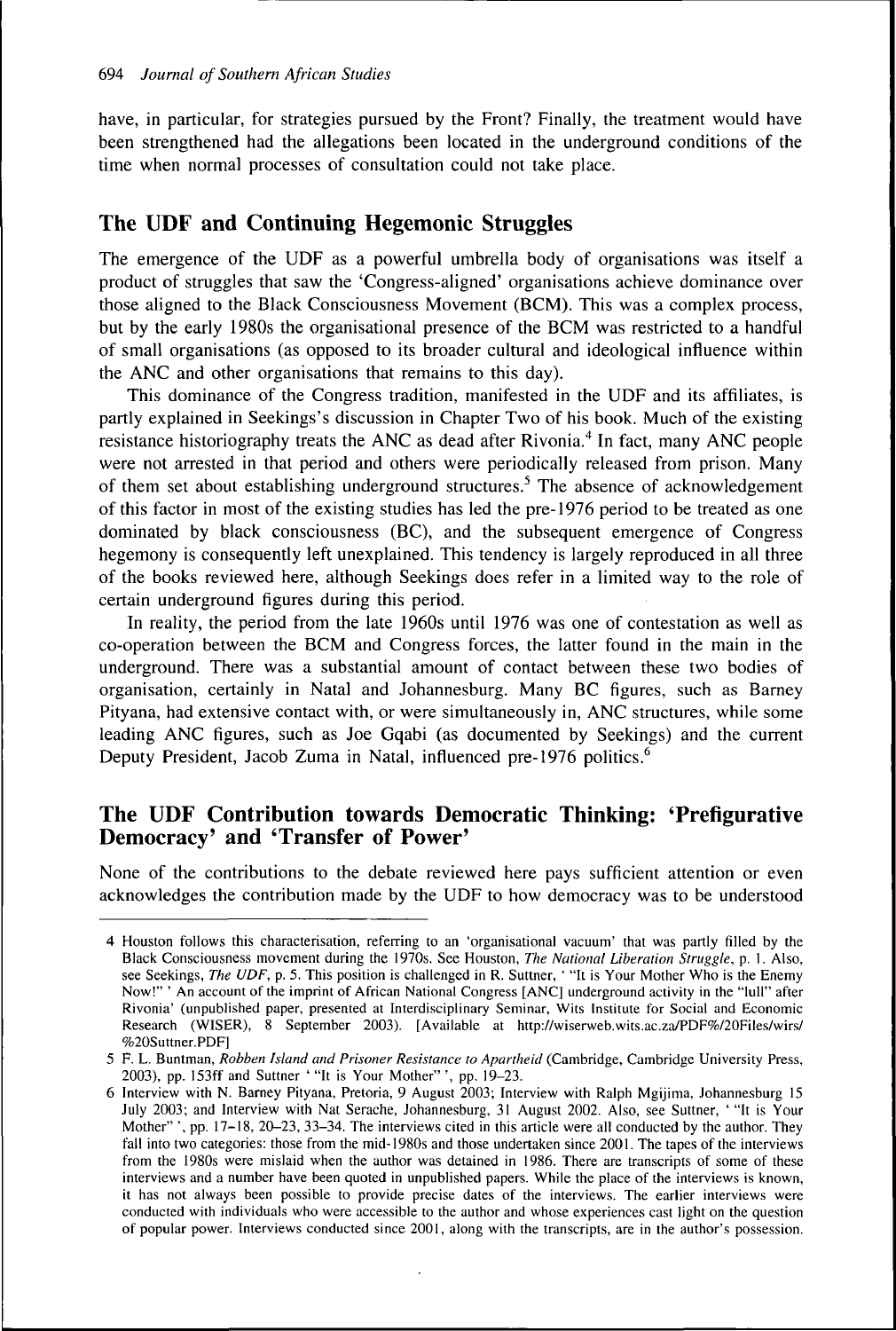and practised in South Africa. The 1980s introduced modes of practising politics that previously had never been seen in South Africa, and that continue to condition many people's expectations today.' Notions of 'popular democracy', 'people's power', 'selfempowerment', 'the masses driving the process', 'democracy from below', 'creativity of the masses' were all introduced as new ideas and practices into South African politics.<sup>8</sup>

There were abuses of various kinds in the period of people's power, but there were nevertheless important reinterpretations and new notions introduced into South African democratic discourse. People's power constituted, in part, a new meaning and deepening of the interpretation of the Freedom Charter. $<sup>9</sup>$  In many ways this was self-consciously the case,</sup> with activists saying that what they were doing in the street committees or other organs of people's power, was to implement the first clause of the Freedom Charter: that the 'The People Shall Govern!'.<sup>10</sup>

In my view, the period of the UDF represented a notion of 'prefigurative democracy'. Democracy was not understood as being inaugurated on a particular day, after which all the practices and ideals that were cherished would come into effect. People saw what they were doing in their daily practices as part of the process of building the 'new South Africa'. Means and ends became fused; the democratic means were part of democratic ends. In fact, what was being done at that moment was seen as valuable in itself and not merely in an instrumental sense, contributing towards a distant goal when the (problematic) notion of transfer of power to the people would occur.

Leading UDF figure. Murphy Morobe elaborated:

[A] democratic South Africa is one of the aims or goals of our struggle. ... democracy is the means by whieh we conduct the struggle. ... The creation of democratic *means* is for us as important as having democratic *goals* as our objective. Too often models of a future democratic South Africa are put forward which bear no relation to existing organisations, practices and traditions of political struggle in this country. What is possible in the future depends on what we are able to create and sustain now. A democratic South Africa will not be fashioned only after transference of political power to the majority has taken place. ... The creation of a democratic South Africa can only become a reality with the participation of millions of South Africans in the process  $-$  a process which has already begun in the townships, factories and schools of our land. ... Our democratic aim ... is control over every aspect of our lives, and not just the right (important as it is) to vote for a central government every four to five years.<sup>11</sup>

While many activists and leaders were involved in insurrectionary activity, the notion of politics in their perspective did not sit easily with a focus on a decisive moment of seizure or transfer of power. The problem with the notion of a 'transfer of power' to the people lies partly in its implication that at a particular moment, something called power is handed over, a 'thing' is passed from one set of rulers to another, and after that something completely different is done.<sup>12</sup> This conception tends to devalue immediate activity, whose relevance is understood purely in relation to realising something else - the seizure or transfer of

<sup>7</sup> See J. Cherry, 'Traditions and Transitions. African Political Participation in Port Elizabeth', in J. Hyslop (ed.), *African Democracy In the Era of Globalisation* (Johannesburg, Witwatersrand Llniversity Press, 1999), p. 404.

<sup>8</sup> See M. Morobe, 'Towards a People's Democracy: The UDF View', *Review of African Political Economy,* 40, 1 (1987), pp. 81-95; M. Neocosmos, 'From People's-Politics to State Politics: Aspects of National Liberation in South Africa', in A. O. Olukoshi (ed.), *The Politics of Opposition in South Africa* (Uppsala, Nordic Africa Institute, 1998), pp. 195-241.

<sup>9</sup> See discussion in Morobe, 'Towards a People's Democracy'.

<sup>10</sup> Interview with Weza Made, Johannesburg, early 1986. Made was a Uitenhage activist (transcript in author's possession).

<sup>11</sup> Morobe, pp. 81-82. See also, Mosioua 'Terror' Lekota in A. W. Marx, *Lessons of Struggle: South African Internal Opposition, ]960-1990* (Cape Town, Oxford University Press, 1992), p. 124, citing 'correspondence with author, April 1988' (p. 297, note 50).

<sup>12</sup> N. Poulantzas, *State, Power, Socialism* (London, Verso Books, [1978] 2000), pp. 257-258.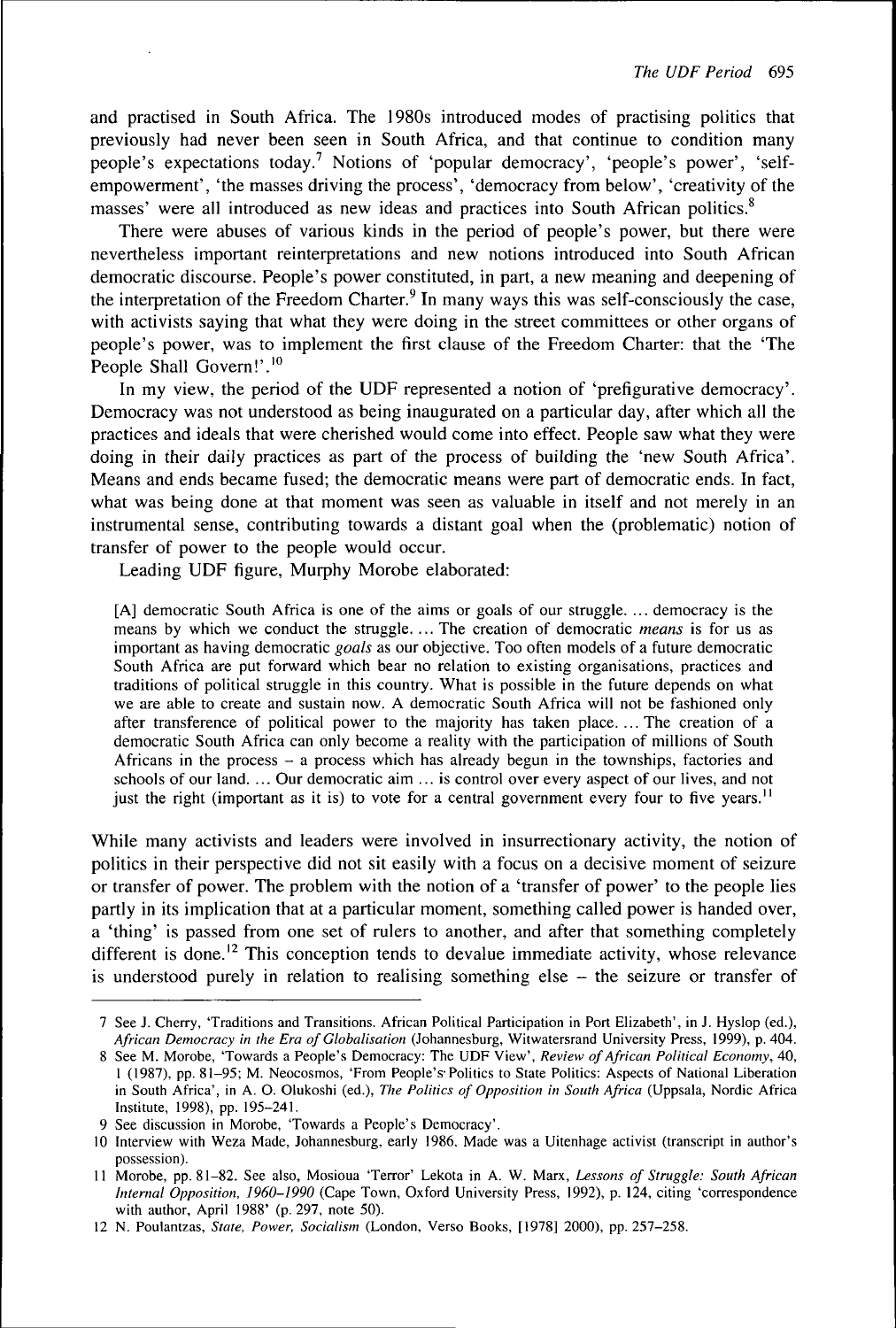power at some decisive moment in the future. This is a notion that converges with classic Marxist-Leninist texts as well as general conceptions of transition held by most national liberation movements. $^{13}$ 

The UDF envisaged building elements of people's power immediately, thus transforming relationships between the powerful and the powerless even before the moment of 'taking state power' when the people would ultimately govern themselves through control of the central state. While not self-consciously challenging perspectives of the ANC and SACP - in practice the UDF implied something different from them. People understood what they were doing in the 1980s as a moment of self-empowerment. They did not wait for leaders to tell them what to do, but directly exercised their democratic rights in their political practices. This is borne out by much of the data presented in Van Kessel's book, although she does not draw the same theoretical conclusions advanced here. However, there was also a strong sense of hierarchy, which meant there was never any idea of a conscious challenge to leadership. Nevertheless, people on the ground were more than mere instruments implementing what others advised or instructed. They were direct actors, who decided what should be done and how, and in so doing, they exercised considerable creativity.

#### People's Power and Conditions for its Success and Failure

The notion of people's power was not unprecedented in South Africa. Govan Mbeki recorded the existence of people's courts in the Pondoland uprising of the 1950s and there are, no doubt, other examples that can be found.<sup>14</sup> Some people, especially in the Eastern Cape, saw the M-Plan of the 1950s, one of whose components was street level organisation, as a precedent for the People's Power period.<sup>15</sup> Van Kessel also reports that people in the former Northern Transvaal depicted themselves as implementing the M-Plan in 1986, although it is unclear whether this understanding derived from general organisational memory of the plan, or from specific methods of operation in the Northern Transvaal (p. 135). Moreover, the UDF appropriation of the tradition of the 1950s did not always take account of (or was not fully aware of) its contradictory character. Thus, the M-Plan also envisaged a strong element of top-down transmission of leadership decisions.<sup>16</sup> By contrast, the People's Power period was, on the whole, a 'bottom-up' experience and the notions informing it, theoretically, came primarily from the grassroots upwards.<sup>17</sup>

The power and promise of the UDF period had moments of great creativity and democratic involvement alongside moments of abuse, with 'kangaroo courts' and intolerance of diversity.<sup>18</sup> What is important is to identify, insofar as we can, what conditions were

<sup>13</sup> Much of Lenin's writings focus on this 'decisive moment' and the literature of the ANC and SACP and the thinking of many other liberation movements in Africa developed within a similar ideological environment.

<sup>14</sup> G. Mbeki, *South Africa. The Peasants' Revolt* (London, International Defence and Aid Fund, [1964] 1984), p. 125.

<sup>15</sup> See Cherry, 'Traditions and Transitions', pp. 403-404. The M-Plan was developed by the ANC after the Communist Party was declared illegal, in the expectation of its being proscribed. It was a preparation for ANC underground organisation. R. Suttner, 'The African National Congress (ANC) Underground: From the M-Plan to Rivonia', *South African Historical Journal,* 49 (November 2003), pp. 123-146.

<sup>16</sup> Suttner, 'The African National Congress (ANC) Underground', pp. 132-134.

<sup>17</sup> Michael Neocosmos, personal e-mail communication, 18 August 2003 asks (in another context), however, whether top-down decisions necessarily preclude democratic possibilities; whether they may not, under specific circumstances, be an umbrella under which popular struggle develops.

<sup>18</sup> See Van Kessel, *'"Beyond our Wildest Dreams'",* p. 106 and p. 107, for examples from the Northern Transvaal.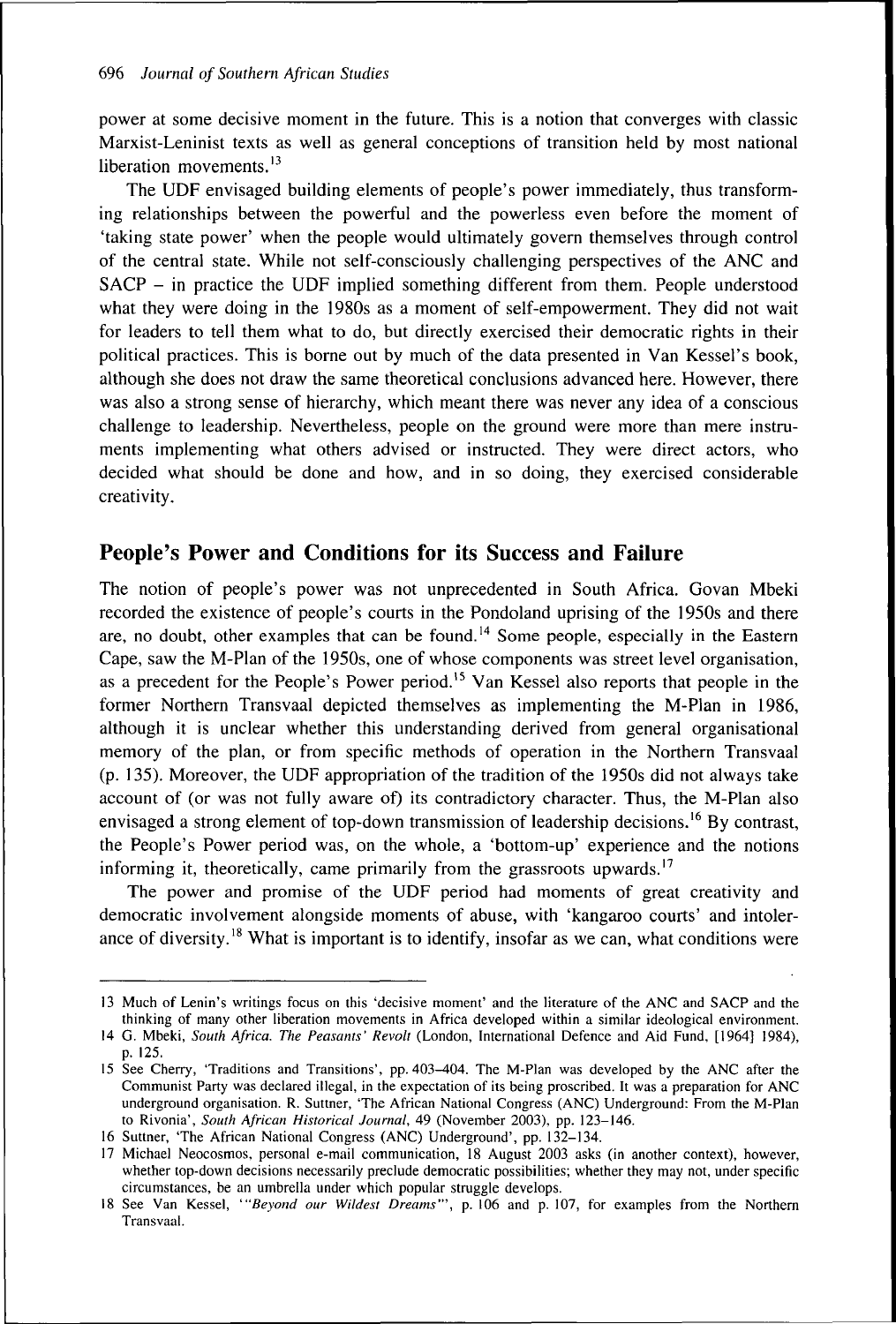most conducive to success, meaning popular democracy without abuse, intolerance and violence, and what conditions were most likely to result in the negative features. This must be related to a periodisation of the UDF experience. Moments of successful popular power may well have depended on the intensity of state repression. The lower the intensity, the greater the likelihood for the successful exercise of popular power. The period of the state of emergency saw the arrest of almost all the most experienced leaders. As a result, in many communities, the youth took command, leading to the greater mobilisation of violence and a decline in broad community involvement.<sup>19</sup> People's power was generally most successful where representatives from a wide range of sectors determined action on behalf of, and in consultation with, the community. This wide representativity was especially important in the enforcement of consumer boycotts. Where this element of broad involvement was lacking, coercion often resulted. Likewise, crime control could work effectively where it enjoyed the greatest community involvement and consent. It could and did degenerate into violence and abuse when only particular sections of the community, who were able to exact punishments, took command. When there was greater community involvement, mediation tended to take precedence over coercion. $20$ 

The UDF period saw some examples  $-$  in Port Alfred, for instance  $-$  where widely representative community elements took control of important aspects of township life. The fleeing of government officials left a vacuum, which the civic structures filled. The Bantu Administration building was taken over and turned into a much-needed creche. The same period saw extensive community action, including consumer boycotts enforced with little resort to violence.<sup>21</sup> In Atteridgeville, Uitenhage, Fort Beaufort, Port Elizabeth, Graaff-Reinet, and at times in Mamelodi and Alexandra township, community efforts at crime control at street and block level involved communities as a whole and these activities were regarded as fulfilling a necessary social goal.<sup>22</sup> However, in various parts of the country, as the state of emergency took its toll on experienced leadership, it was easier for the less experienced youth (who often downplayed the need to patiently build structures) or even for criminal elements to take control. This frequently led to extensive violence and the degeneration of popular institutions into vehicles of terror. Unfortunately, none of the three books provides an adequate sense of causality or the connection between abuse and the presence or absence of established organisational structures.

#### The UDF as an Agent of the ANC as well as an Autonomous Actor

The important and intractable issue of the relationship between the ANC and the UDF is addressed, to varying degrees, by all three books under review. Some statements of ANC figures suggest that the ANC 'set up' the UDF or directed it, much as the apartheid state alleged. This issue particularly preoccupies Seekings, but he does not appear to achieve clarity. The ANC had for some years wanted the development of mass organisation  $-$  to advance the broad vision of the Congress movement - within the country, and to secure leadership of it. $^{23}$  The establishment of a broad front of popular organisations corresponded in many respects with what the ANC regarded as necessary to remedy its organisational

<sup>19</sup> See Neocosmos, 'From People's Politics to State Polities', pp. 202-210, in which the author attempts to periodise the UDF experience by identifying these different phases of popular involvement.

<sup>20</sup> Interviews with Titus Mafolo, Atteridgeville; Weza Made, Uitenhage; and Gugile Nkwinti, Port Alfred - all conducted in Johannesburg, 1986.

<sup>21</sup> Interview Gugile Nkwinti, Johannesburg, 1986. See also Mufson, *Fighting Years,* pp. 106ff.

<sup>22</sup> Interviews - Titus Mafolo and Mapheti Leeuw regarding Atteridgeville; Weza Made regarding Uitenhage; and Paul Mashatile regarding Alexandra Township - Johannesburg, 1986.

<sup>23</sup> African National Congress, 'The Green Book. Report of the Politico-Military Strategy Commission to the ANC National Executive Committee, August 1979'. [http://www.anc.org.za/ancdocs/history/mk/green-book.html]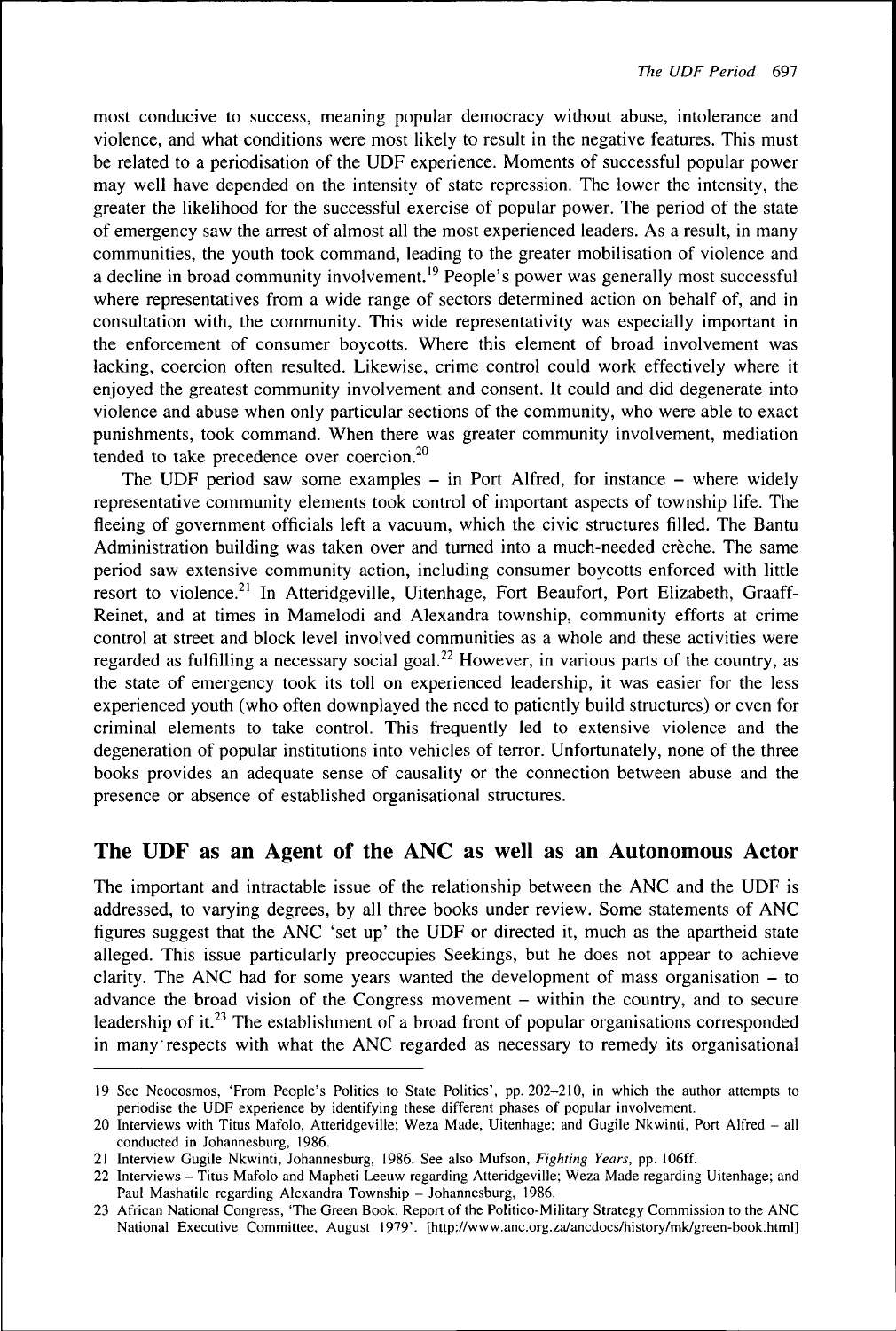deficiencies on the ground.<sup>24</sup> But that does not mean that the ANC set up the organisation, nor that it controlled the UDF and its affiliates.<sup>25</sup> There is little doubt that members of the ANC underground played a role in UDF organisations and affiliates, but that is not the same as saying that the ANC 'ran' the UDF.

Many members of UDF affiliates saw themselves as carrying out the mandates of the ANC. Every night many would tune in at  $7$  p.m. to listen to Radio Freedom.<sup>26</sup> Wherever possible they would obtain ANC and SACP literature. Of particular interest was the annual January 8 statement on the anniversary of the formation of the ANC, where the organisation mapped out a general strategic vision as well as outlining specific political 'tasks' for the different 'sectors' in the year ahead. Many activists in the UDF would study these words carefully. However, the authors of the January 8 statements often had a limited grasp of the range of specific conditions, problems and possibilities confronting these mass organisations in different parts of the country. Consequently, the way in which this broad vision was interpreted remained in the hands of the local affiliates. It was not ANC headquarters in Lusaka, or UDF headquarters in Johannesburg that dictated how these 'instructions' or 'the line of march' were interpreted. Frequently, the interpretation given on the ground was one that may well have surprised those who made the initial call for engagement in particular activities. For example, when the ANC leadership called for the building of elementary organs of people's power, they could not anticipate precisely how different communities would respond. The building of people's parks, or the establishment of street committees, or the promotion of various community mediation efforts were the result of grassroots initiatives. While local activists generally saw themselves as carrying out ANC policy, the details could only be worked out in the practical conditions faced in specific townships.

Despite that, the ANC often knew better than the UDF leadership what language would galvanise people. It was sometimes militaristic, as when the ANC called on students to return to school, because these were their 'trenches' - that was the imagery that was effective with certain constituencies in the conditions of the time. $27$ 

The UDF and its affiliates popularised the ANC, but it was not an invention of the ANC or its surrogate, as Govan Mbeki suggested.<sup>28</sup> Nor was the mass uprising of the 1980s 'directed and co-ordinated by the ANC underground...'.<sup>29</sup> This is not to suggest that the ANC underground was unconnected with the legal struggle, a relationship that is mystified in Seekings's work, which repeatedly mentions it without explaining its significance (for example, see p. 56 and p. 164). The armed wing of the ANC, Umkhonto we Sizwe (MK), played a role - for example, it assisted stayaways, on occasion, by blowing up railway lines, thus making it difficult for those who wanted to go to work to do so. Shireen Hassim is not correct, in my view, in counterposing the civics 'political approach' to that of guerrilla warfare.<sup>30</sup> Many MK interventions such as attacks on Bantu Administration buildings were attempts to complement civic grievances. The attacks on the Soekmekaar and Orlando police stations can also be viewed in this light. The former was directed

<sup>24</sup> H. Barren, 'The Turn to the Masses: The African National Congress's Strategic Review of 1978-79', *Journal of Southern African Studies,* 18, 1 (1992), pp. 64-92.

<sup>25</sup> O. Tambo, 'Interview', *Mayibuye,* 10 and 11 (1984). Reprinted in *Umrabulo,* 2003. [http:///www.anc.org.zayancdocs/pubs/umrabulo 19/umrabulo.html]

<sup>26</sup> See, for example. Interview with Pharepare [General] Mothupi, Polokwane, 28 January 2004.

<sup>27</sup> For the prevalence of military imagery, see M. Marks, *Young Warriors. Youth Politics, Identity and Violence in South Africa* (Johannesburg, Witwatersrand University Press, 2001), p. vii. Youth structures were often referred to by youth themselves as 'detachments'.

<sup>28</sup> *Sunset at Midday. Latshon'ilang'emini!* (Braamfontein, Nolwazi Educational Publishers, 1996), p. x.

<sup>29</sup> *Sunset at Midday,* p. xi.

<sup>30</sup> S. Hassim, 'The Limits of Popular Democracy: Women's Organisations, Feminism and the UDF', *Transformation,* 51 (2003), p. 48.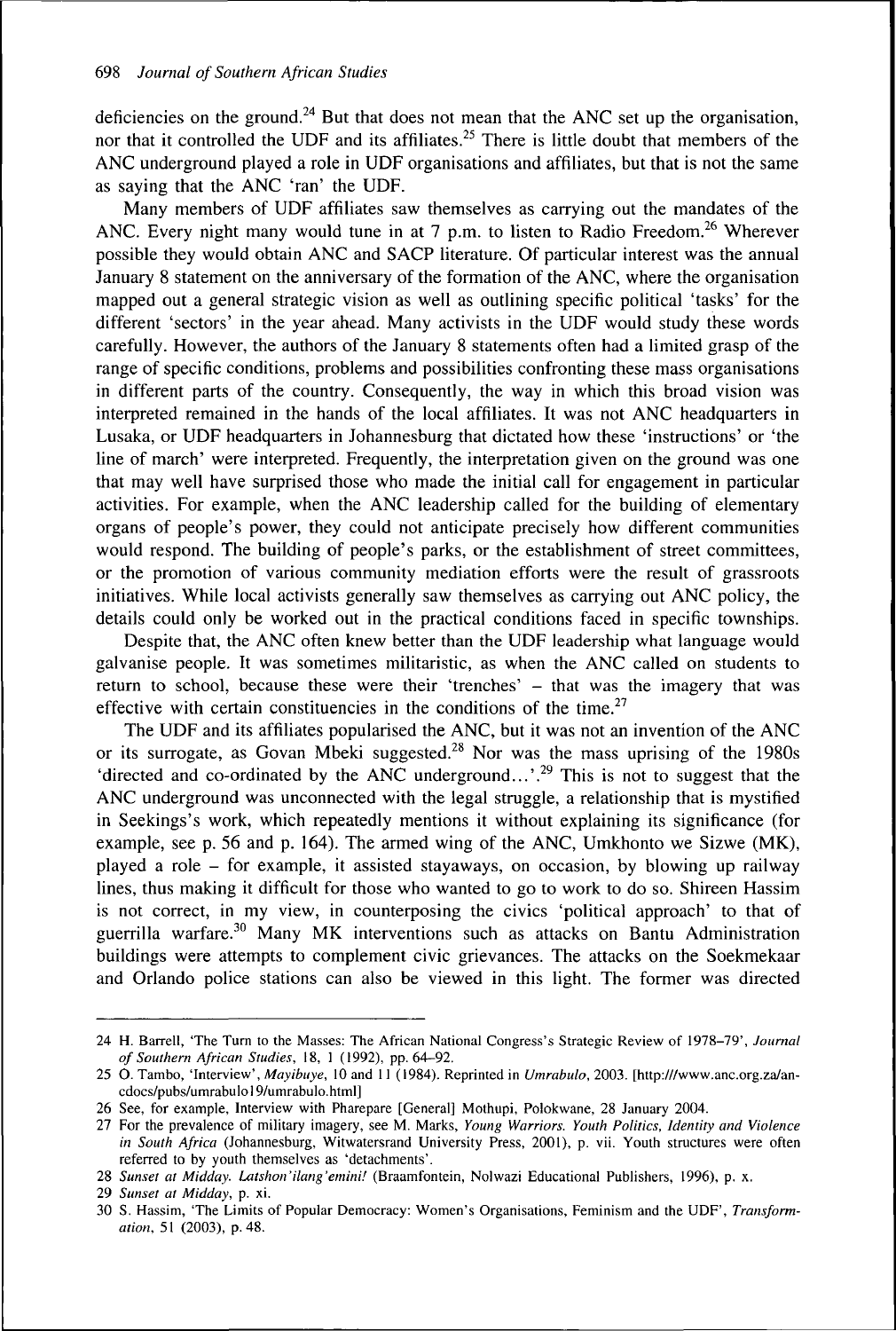against police who had been involved in forced removals, while the latter was directed against a force notorious for perpetrating violence against Soweto residents.<sup>31</sup> Underground propaganda units often issued pamphlets in support of specific community actions. However, the underground activists 'directing and co-ordinating' UDF structures are something that would not have coexisted easily with the democratic culture of the UDF. It would have been difficult for small groups (which underground units were by definition) to direct the organisation. So large a phenomenon could not be directed and co-ordinated in the way that Mbeki suggests and Seekings sometimes implies.

It may well be that various underground groups had great influence, just as other powerful personalities carried great weight, but all positions had to be won democratically. This, of course, applied less when there was extreme repression and when the states of emergency were in place. In those situations, internal democracy took a knock and those who could adapt best to such conditions undoubtedly had greater influence. Also, under state of emergency conditions, practices occurred that were out of line with many of the fundamental tenets of the UDF. Accountability was difficult to sustain and, where attempts were made to do so, activists in semi-underground conditions had their security compromised. In the Northern Transvaal, for example, when the UDF treasury insisted on receipts for purchases, itinerant activists accumulated an array of paper documentation. On being arrested, they claimed to have only visited Tzaneen. But the close scrutiny of this paper-trail made it possible for the police to confront the prisoners with an alternative map of their travels. This is an interesting illustration of the problematic coexistence of different modes of operation in the same organisation. $32$ 

This period was characterised by extensive violence and intolerance, which was difficult for leaders to restrain because most were either in hiding or in detention. In these conditions, the ideological hegemony of the UDF often became less a question of persuasion than coercion. But this does not establish anything about the influence of the underground or ANC generally on the UDF. Who knows who was best able to take advantage of whatever disarray state repression caused? Was it the ANC underground or the *comtsotsis* (a term used to describe gangsters who posed as 'comrades')? It is not clear and may have varied from situation to situation, which is why the detailed, local case-study approach adopted by Van Kessel has advantages.

The self-perception of UDF affiliates, seeing themselves as being under ANC discipline and carrying out its strategies, is one of the reasons why the UDF did not consider continuing to exist after the unbanning of the ANC and SACP. There was a tendency on the part of the UDF to see itself as a 'curtain raiser' before the main team arrived on the field, a type of B team mentality. Yet there could have been other options. A co-ordinating body such as the UDF could have continued to exist, parallel to the ANC, in order to link it to a number of sectoral organisations. One of the reasons why this was not considered was the sense that the UDF should return to the 'changing rooms' and make way for the main team. The UDF did not realise that, in addition to what the A team may have done and could still do, *there was something specific that the period of the 1980s had brought into the political arena.* The UDF also co-ordinated organisations pursuing a wider range of activities than any political organisation could ever manage. A political organisation concerns itself with politics, which however broadly conceived, can never be so wide as to cover all the activities of organisations established on a sectoral basis. It is conceivable that

<sup>31</sup> Interviews with Petros 'Shoes' Mashigo on the Soekmekaar' attack (Pretoria, 12 April 2003), and with Solly Shoke on the Orlando attack (Johannesburg, 20 September 2003).

<sup>32</sup> Interview with France Mohlala (Polokwane, 29 January 2004).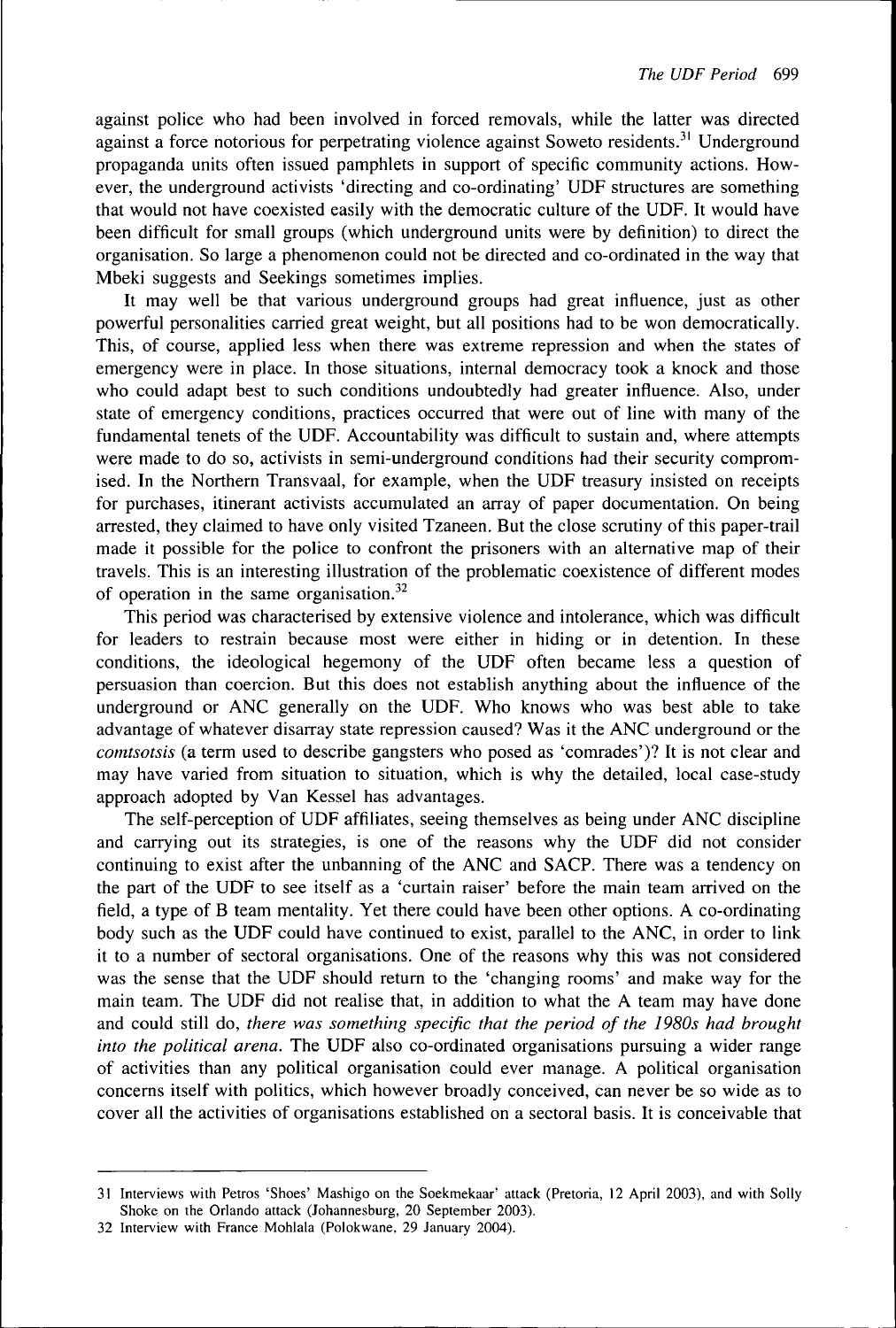the UDF could have continued to play this broad sectoral role, sinnultaneously with the ANC's contesting power and then governing the state.

The leadership and many of the UDF affiliates saw the organisation's intervention in a very modest light. In *The Eighteenth Brumaire,* Marx remarks on the unwillingness of people who are doing something really new to see it or depict it in that way; there is a tendency to attribute inspiration to those who have gone before; to dress what they are doing in the garb of those who preceded them.<sup>33</sup> From the outset, the UDF clothed itself in the garb of Congress, especially the garb of the 1950s, and indeed it was part of that tradition, part of the ANC in the broad sense. However, the Rev. Frank Chikane blurs the importance of the UDF, independent of the ANC connection, when he writes of the UDF as merely 'holding the fort' for the leadership in jail or in exile.<sup>34</sup> This view, articulated by some key figures in the ANC, may understandably  $-$  but in my view erroneously  $-$  have influenced the conclusions of the authors under review.

While the UDF did hold the fort, it also represented something qualitatively new. The UDF recovered some of the legacy of the 1950s that had been ruptured in the repression of the 1960s, but it went beyond that. A whole generation had grown up without access to literature about the Congress movement. This is not to say that the memory was wiped out, but there was a rupture, organisationally, in terms of symbols and also in the free and widespread diffusion of values. *The UDF reconnected people to that tradition, but it also went beyond that and beyond anything that had been practised by the leadership whether in exile or in prison. It was only people on the ground in the various arenas of struggle who had that opportunity. It does not reflect on the quality of leadership or organisation elsewhere, to say that something new was being done which extended the horizons of the liberation movement.*

This sense of the UDF is captured particularly well in Van Kessel's work, although writers such as Mufson also creatively engage with these dimensions of the Front. Van Kessel is sceptical of people's power and stresses its utopianism. Whether the scepticism is valid depends on what goals are attributed to the organs of the Front. While many may have had utopian ideas, most of the individuals and affiliates that I have researched or interviewed had limited and practical goals, relating to people's everyday concerns.

#### Continuities and Differences

The UDF did not constitute a total break with what came before it, nor with organised activity in other places and terrains of struggle. Continuities were there beyond those recognised in much of the literature, which counterposes the UDF to those in exile and underground. The exile experience is generally characterised as having been top down, centralised, secretive and militaristic.<sup>35</sup> However, this may have been more varied than is generally conceded, and dependent on whether people were located in military or civilian structures. Exiles often argue that debate and political discussion was the stuff of life in the camps, $36$  but the existence of sites of debate and discussion is obviously not the same as suggesting that decision-making was generally 'bottom up'. The UDF, in contrast, is often romanticised and there is a reluctance to acknowledge large degrees of continuity and similarity in elements of both experiences. In the UDF, the range and boundaries of debate

<sup>33</sup> K. Marx, *The Eighteenth Brumaire of Louis Bonaparte* (London, Lawrence and Wishart, [1869] 1984), p. 10.

<sup>34</sup> Rev. F. Chikane, 'The Origins and Significance of the United Democratic Front (UDF)', in the ANC journal, *Umrabulo* (June 2003). [http://www.anc.org.za/ancdocs/pubs/umrabulo/umrabulol9/umrabulo.html]

<sup>35</sup> See, for example, J. Daniel, 'The Mbeki Presidency: Lusaka Wins', *South African Yearbook of International Affairs,* 2003, reprinted on www.hsrc.ac.za,; and Good, *The Liberal Model,* pp. 93-96, 180, and 193.

<sup>36</sup> Interview with Pallo Jordan, Cape Town, 20 February 2003.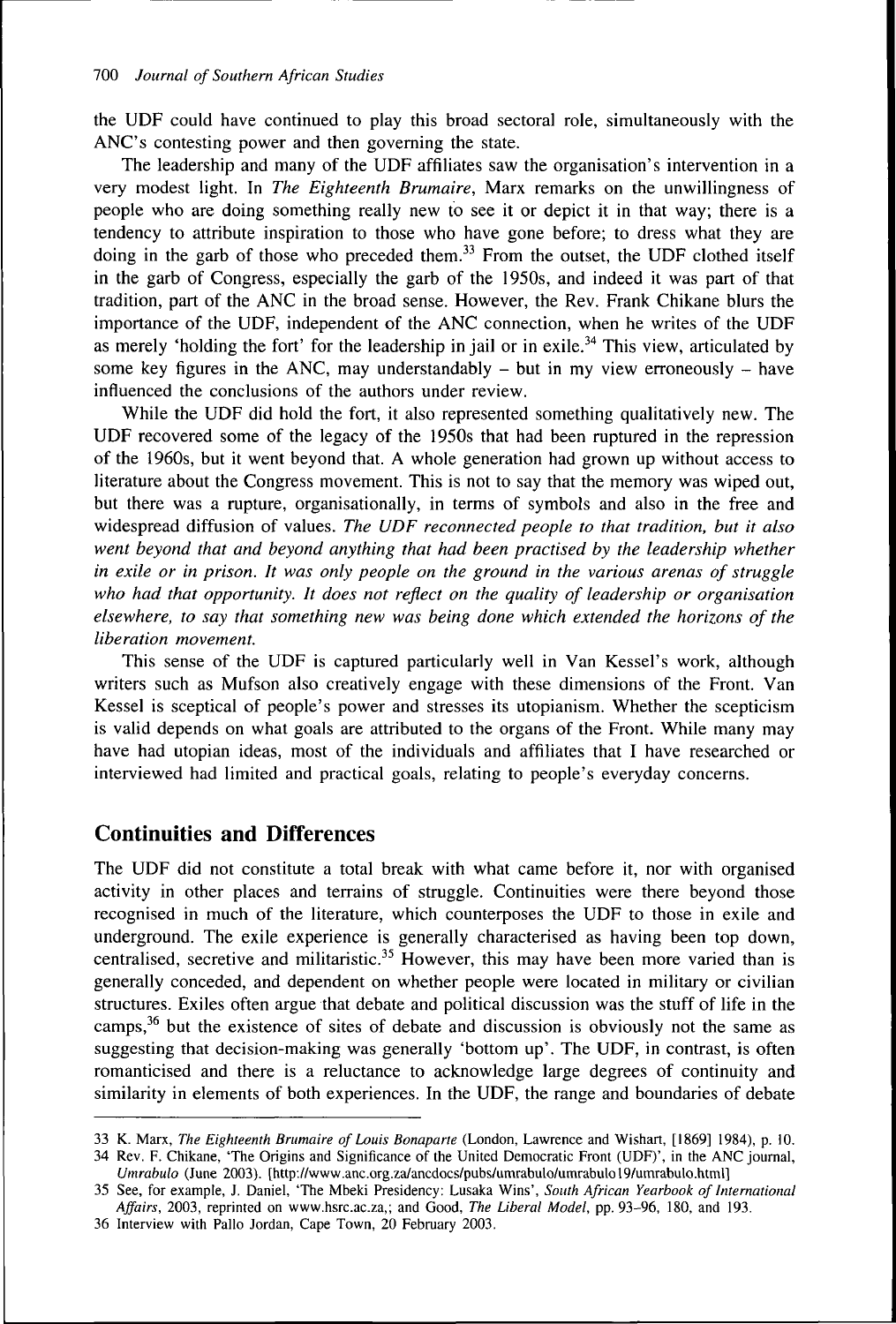tended to expand and contract, according to security or perceived security considerations. There was also a large measure of intolerance that coexisted with its broad democratic perspectives. Black consciousness activists were often chased off platforms or beaten up, and the Northern Transvaal UDF youth structures were also involved in the burning of 'witches' and many other manifestations of intolerance and the denial of pluralism.<sup>37</sup>

At an organisational and ideological level there was also a degree of convergence. While exiled organisations may have operated according to 'democratic centralism', many UDF affiliates (the Soweto Youth Congress, for example) adopted similar guidelines. While people in exile learnt their ideology from books emanating from Progress Publishers in  $Moseow<sup>38</sup>$  - these same texts circulated widely and were the basis for much political education inside the country. The works under review add to our understanding, but my belief is that they constitute just the beginning and that further work needs to be done towards characterising the period, theorising the experience and locating it as a specific contribution to democratic struggle.

#### RAYMOND SUTTNER

*University of South Africa, Pretoria, South Africa. E-mail: rsuttner@worldonline.co.za*

<sup>37</sup> See P. Delius, *A Lion Amongst the Cattle: Reconstruction and Resistance in the Northern Transvaal* (Johannesburg, Ravan Press, 1996), chapter 6; Van Kessel, *'"Beyond our Wildest Dreams'",* pp. 106 and 107; Cherry, 'Traditions and Transitions', p. 410; and Mufson, *Fighting Years,* p. 119. There is a belief amongst former UDF leaders in the Northern Transvaal that the police murder of the regional president, Peter Nchabaleng was a result of his taking steps to stop the burnings and that the police may have even have instigated them. See Interview with France Mohlala, Polokwane, 29 January 2004.

<sup>38</sup> Interview with Nat Serache, Johannesburg, 31 August 2002.